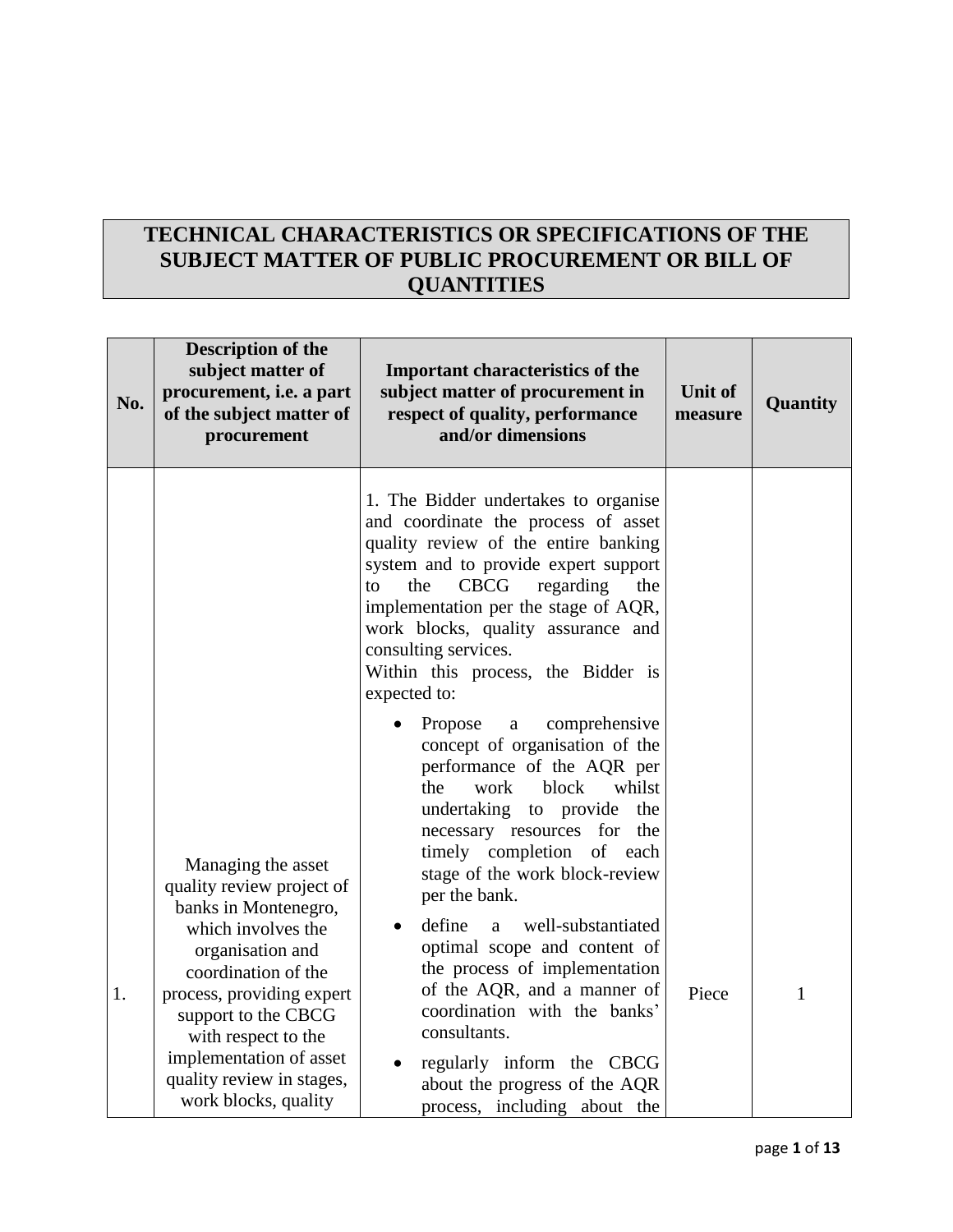| assurance and consulting | drafting of the final report on                       |  |
|--------------------------|-------------------------------------------------------|--|
| services                 | the results of the AQR for the                        |  |
|                          | entire banking system, per the                        |  |
|                          | bank.                                                 |  |
|                          |                                                       |  |
|                          | The Bidder shall provide:                             |  |
|                          | (1) periodic (on a fifteen-day basis)                 |  |
|                          | reports to the operational CBCG team                  |  |
|                          | the progress<br>deadline<br>on<br>and<br>observation, |  |
|                          | (2) reports following the finalisation of             |  |
|                          | each work block, and                                  |  |
|                          | (3)<br>final report following<br>the                  |  |
|                          | completion of the AQR with the                        |  |
|                          | results per the bank.                                 |  |
|                          |                                                       |  |
|                          | The Bidder is expected to assist the                  |  |
|                          | CBCG in the preparatory stage of the                  |  |
|                          | including<br>the<br>Portfolio<br>AQR,                 |  |
|                          | Selection, development of guidelines                  |  |
|                          | for the selection of reputable criteria               |  |
|                          | for banks' AQR providers<br>and                       |  |
|                          | collateral valuers, adjustments to                    |  |
|                          | portfolio sampling, as well as the                    |  |
|                          | development of the AQR manual                         |  |
|                          | (methodology), quality assurance                      |  |
|                          | methodology for activities per the                    |  |
|                          | work block, as well as all templates                  |  |
|                          | and questionnaires necessary for                      |  |
|                          | filling in loan tapes that have been                  |  |
|                          | adjusted to Montenegro's banking                      |  |
|                          | market. Methodological base for the                   |  |
|                          | development of the manual and the                     |  |
|                          | supporting documentation is contained                 |  |
|                          | in the ECB's Asset Quality Review                     |  |
|                          | Phase 2 Manual.<br>The prepared                       |  |
|                          | manual, methodology and templates                     |  |
|                          | shall remain solely in the CBCG's                     |  |
|                          | ownership and may not be disposed of                  |  |
|                          | or used without the consent from the                  |  |
|                          | CBCG;                                                 |  |
|                          |                                                       |  |
|                          | The asset quality review will be<br>2.                |  |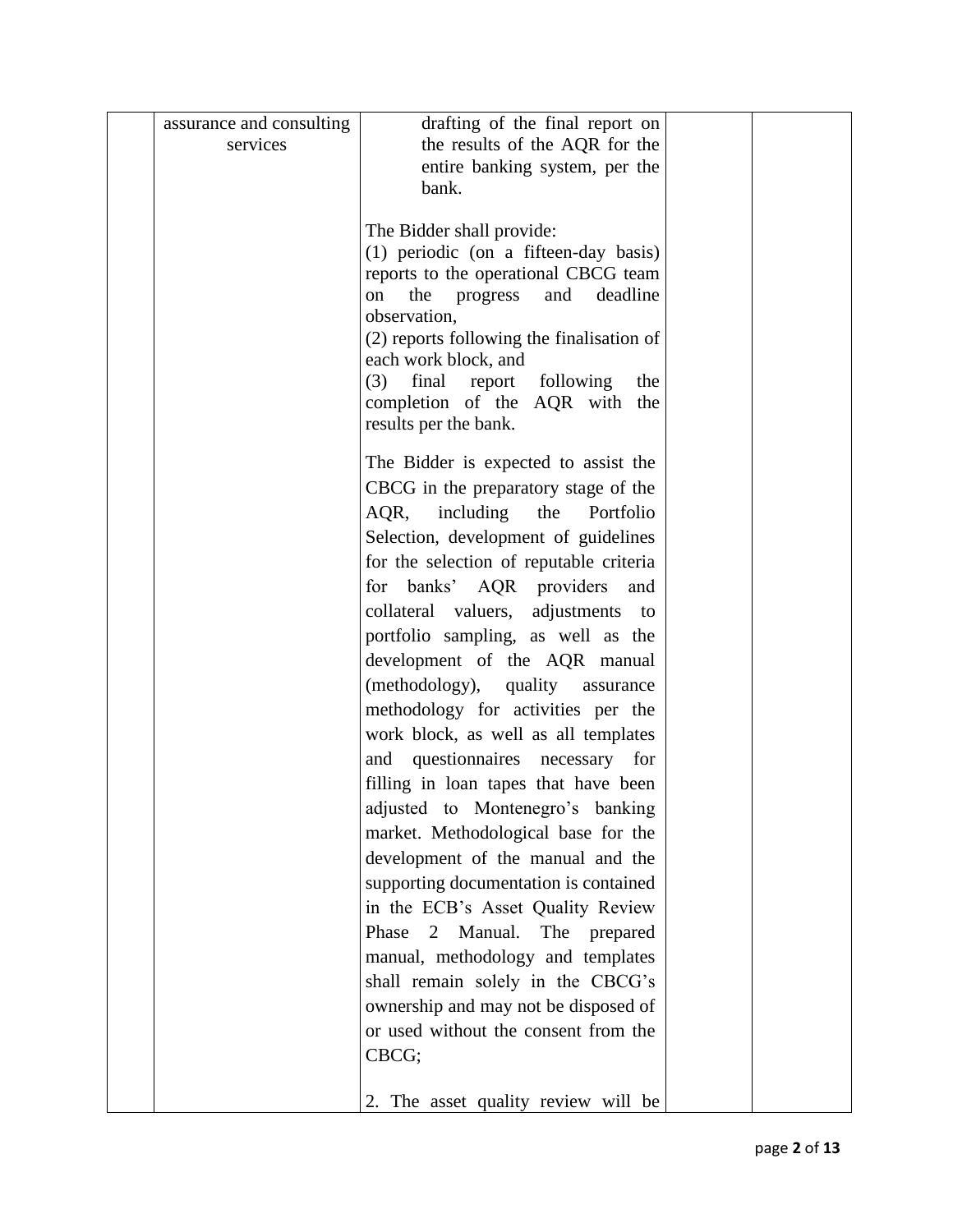| carried out in all 13 banks which are<br>present in the Montenegrin market,<br>using banks' financial data available as<br>at 31 December 2019. The asset<br>quality review will be carried out in<br>line with the methodology based on<br>the ECB's "Asset Quality Review<br>Phase 2 Manual" from June 2018,<br>adjusted to local institutional and legal<br>framework and the specificities of the<br>market. The basic objective of hiring<br><b>Bidders</b><br>with<br>experience<br>in<br>implementing asset quality review is<br>provision of<br>unbiased<br>the<br>and<br>independent assessment of the quality<br>of the assets of the Montenegrin<br>banking system. |  |
|--------------------------------------------------------------------------------------------------------------------------------------------------------------------------------------------------------------------------------------------------------------------------------------------------------------------------------------------------------------------------------------------------------------------------------------------------------------------------------------------------------------------------------------------------------------------------------------------------------------------------------------------------------------------------------|--|
| 2.1.<br>The Bidder shall propose a<br>comprehensive concept on how the<br>asset review of the domestic market<br>will be organized and implemented,<br>including<br>organization<br>the<br>of<br>processes, time limits and deadlines,<br>and resource availability.<br>The Bidder shall provide a detailed<br>schedule of task performance timing,<br>taking into consideration the deadline<br>for the publication of results, as well as<br>for determining the optimal sample of<br>exposures given the time limits for<br>conducting the review<br>and<br>the<br>maximum work load in man/hours set<br>by the Bidder.                                                     |  |
| 2.2. Determining the review scope -<br>Portfolio Selection – Stage 1 of the<br>AQR:<br>The Bidder shall propose and,<br>$\bullet$<br>jointly with the CBCG, fine-tune<br>review scope (Portfolio<br>the<br>Selection - Stage 1 of the $AQR$ )                                                                                                                                                                                                                                                                                                                                                                                                                                  |  |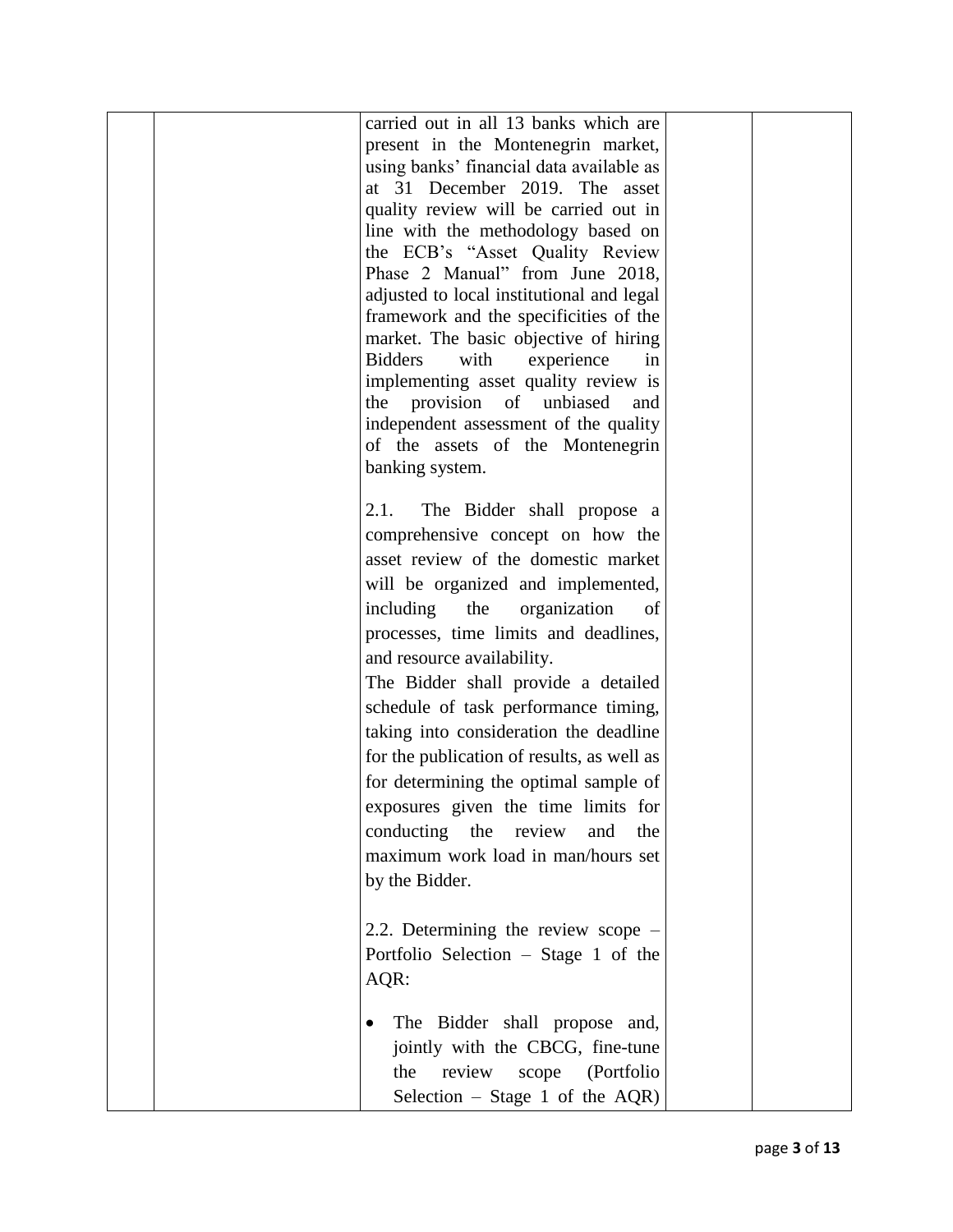| taking<br>into<br>consideration<br>the<br>following:                                                                                                                                                                                                                                                                                    |
|-----------------------------------------------------------------------------------------------------------------------------------------------------------------------------------------------------------------------------------------------------------------------------------------------------------------------------------------|
| Banks – applying a uniform<br>$\circ$<br>or a differentiated approach<br>to different banks;                                                                                                                                                                                                                                            |
| Portfolios – determining of<br>$\circ$<br>significant business lines or<br>functions – bearers of the<br>highest risk in each bank;                                                                                                                                                                                                     |
| Exposures – determining<br>O<br>the methodology for<br>selection of individual<br>exposures which are subject<br>to review;                                                                                                                                                                                                             |
| The Bidder shall propose a<br>procedure for the selection of<br>specific exposures and portfolios<br>subject to mandatory review. The<br>selection should be performed<br>based on a proposed set of<br>parameters (e.g. delay,<br>renegotiations, concentrations,<br>restructuring measures, cessions,<br>non-performing loans, etc.); |
| The Bidder shall identify the need<br>$\bullet$<br>for the verification of conformity<br>with the requirements prescribed<br>under the Decision on Capital<br>Adequacy of Banks (OGM 38/11,<br>$55/12$ , $82/17$ ) used by banks when<br>calculating own funds and capital<br>requirements for specific risk<br>types;                  |
| The Bidder shall ensure conformity                                                                                                                                                                                                                                                                                                      |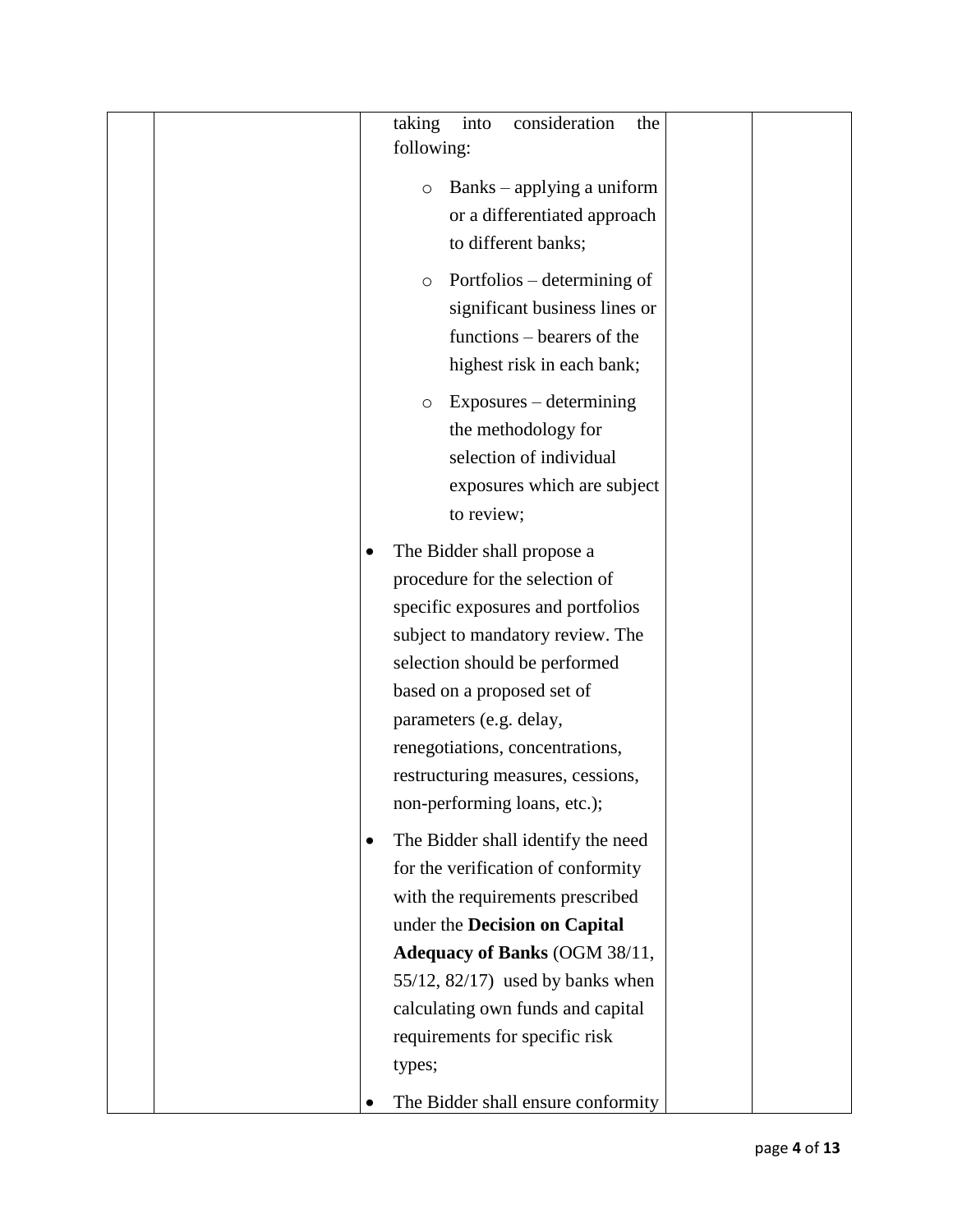|  | and representativeness of the<br>sample selected from the selected<br>portfolios, as well as of the specific<br>exposures and portfolios subject to<br>mandatory review, in line with the<br>risk and business profiles of each<br>specific bank;<br>Portfolio Selection as well as the<br>٠<br>subsequent sampling in Work-<br>block 3 must reflect the principles<br>from the ECB's manual.                                                                                                                                                                           |  |
|--|-------------------------------------------------------------------------------------------------------------------------------------------------------------------------------------------------------------------------------------------------------------------------------------------------------------------------------------------------------------------------------------------------------------------------------------------------------------------------------------------------------------------------------------------------------------------------|--|
|  | 2.3. The methodology shall be based<br>on the "Asset Quality Review Phase 2<br>Manual" of June 2018, the ECB-<br>developed manual for conducting a<br>detailed quantitative evaluation of the<br>assets of the EU banking system. For<br>the purposes of the CBCG's AQR, the<br>Bidder shall adjust the methodology of<br>asset quality review as well as the loan<br>tapes and other relevant documents,<br>questionnaires,<br>supplemental<br>and<br>manuals to the Montenegrin banking<br>market, all with a view to achieving a<br>high quality AQR implementation. |  |
|  | 2.4. The Bidder shall include in the<br>methodology<br>blocks<br>all<br>work<br>envisaged in the ECB's Phase 2<br>Manual. At the<br>same time, the<br>methodology must reflect the specific<br>features of the domestic market, local<br>legislation, and, in line with those, it<br>shall maintain the appropriate level of<br>conservativeness<br>and<br>the<br>ECB's<br>Manual principles;<br>2.5. The Bidder shall assist the CBCG                                                                                                                                  |  |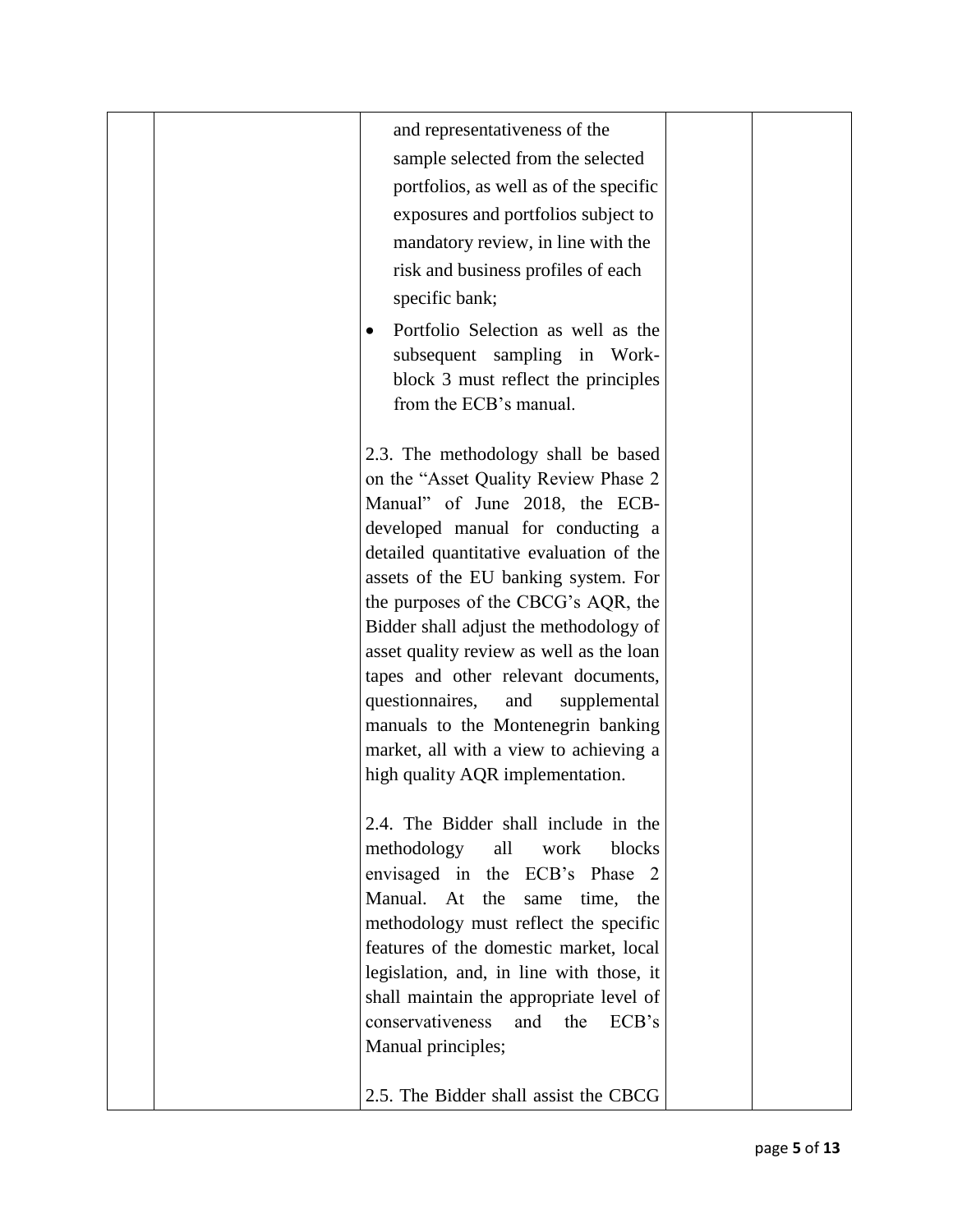| in defining the minimum criteria            |  |
|---------------------------------------------|--|
| through the development of Guidelines       |  |
| that the independent persons (banks'        |  |
| independent consultants for the AQR         |  |
| implementation and the independent          |  |
|                                             |  |
| valuers for the implementation of           |  |
| Work Block 5) must fulfil so that the       |  |
| may hire them for the<br>banks              |  |
| implementation of the AQR;                  |  |
|                                             |  |
| 2.6. The Bidder shall define specific       |  |
| tasks and obligations of independent        |  |
| persons regarding the performance of        |  |
| the asset quality review in each bank       |  |
| and in individual sub-stages and            |  |
| timeframes for their completion, as         |  |
| well as identify the need for using the     |  |
| independent persons for checking the        |  |
| adequacy and trustworthiness of the         |  |
| assessments used by banks that relate       |  |
| to asset value, security and accrued        |  |
| accounting impairment;                      |  |
|                                             |  |
| 2.7. The Bidder shall propose and           |  |
| establish a quality assurance system        |  |
| for the processes of the AQR work           |  |
| block review in coordination with the       |  |
| CBCG's Quality Assurance Team,              |  |
| including setting up procedures for         |  |
| meeting the set time limits in case of      |  |
| contingency;                                |  |
|                                             |  |
| 2.8. The Bidder undertakes to, jointly      |  |
| the<br>CBCG,<br>with<br>organise<br>and     |  |
| participate<br>the<br>of<br>in<br>process   |  |
| verification<br>of<br>the<br>quality<br>and |  |
| authenticity of the data received from      |  |
| banks that were used in the process of      |  |
| asset quality verification;                 |  |
|                                             |  |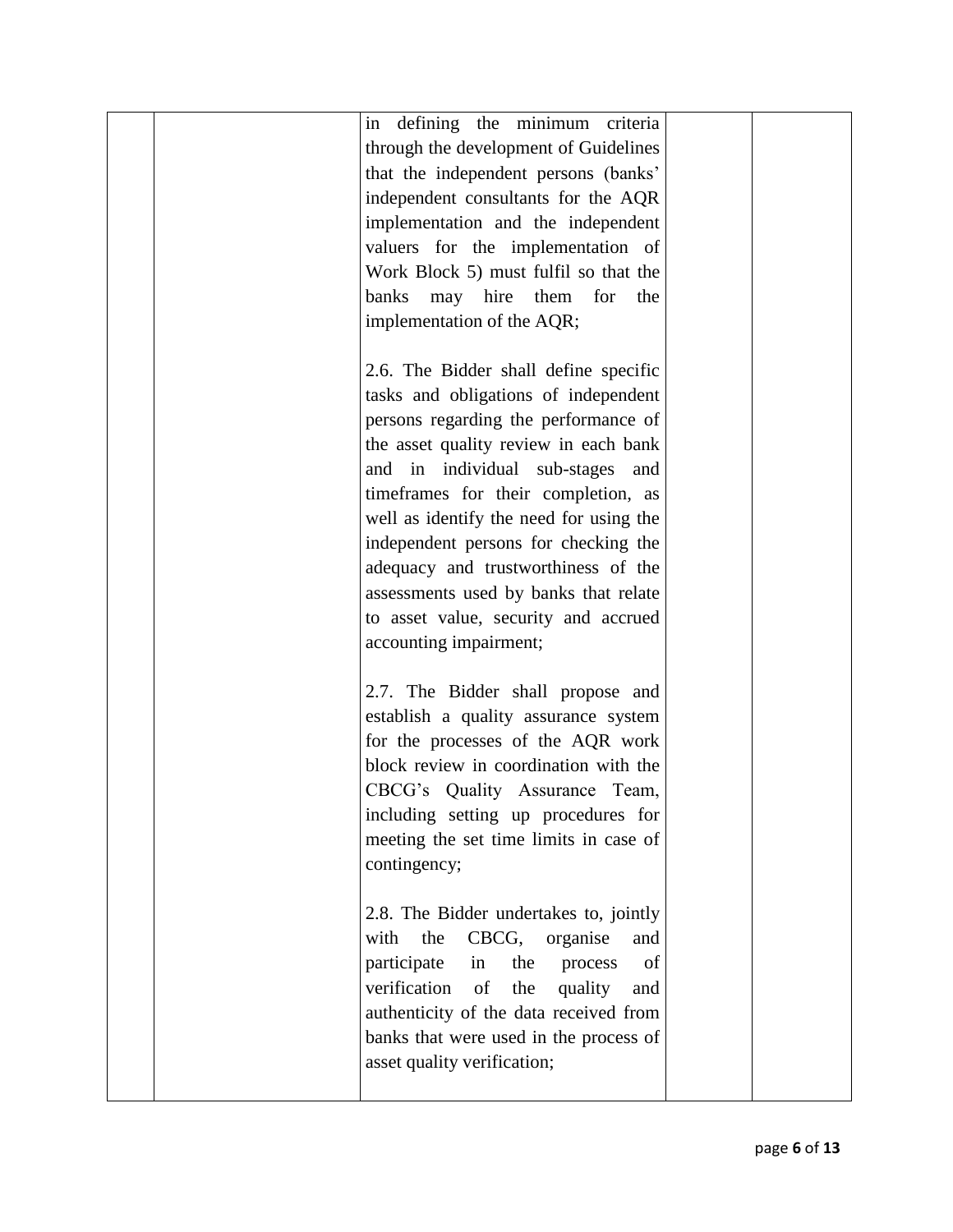| 2.9. The Bidder shall assist the CBCG<br>in creating the methodology and<br>guidelines for quality assurance per the<br>work block.                                                                                                                                                                                                                                                                                                                                                                                                   |  |
|---------------------------------------------------------------------------------------------------------------------------------------------------------------------------------------------------------------------------------------------------------------------------------------------------------------------------------------------------------------------------------------------------------------------------------------------------------------------------------------------------------------------------------------|--|
| 2.10. The Bidder shall assist the<br>CBCG in collecting and answering the<br>frequently asked questions (FAQ)<br>during the AQR. The Bidder shall,<br>jointly with the CBCG's CPMT,<br>banks' AQR consultants and valuers,<br>resolve all methodological ambiguities<br>and interpretations of the adjusted<br>Manual and other relevant documents<br>and open issues by organising<br>forms<br>workshops<br>other<br>and<br>of                                                                                                       |  |
| communication.<br>2.11. The Bidder shall submit: (1)<br>periodic reports (on a fifteen-day<br>basis) to the operational CBCG team<br>and deadline<br>the progress<br>on<br>observation, (2) reports following the<br>finalisation of each work block, and<br>final report following<br>(3)<br>the<br>completion of the AQR with the<br>results per the bank.                                                                                                                                                                          |  |
| The Bidder shall periodically (on a<br>fifteen-day basis) inform the CBCG of<br>the progress per individual stages of<br>quality assessment of assets<br>and<br>instruments. The Bidder shall, on a<br>fifteen-day basis,<br>deliver<br>the<br>to<br>CBCG's central operational team, the<br>CBCG's central management team<br>(CMT), information about the progress<br>of activities in the review process,<br>observance of the set time limits, as<br>well as upon the completion of each<br>work block stage, and especially upon |  |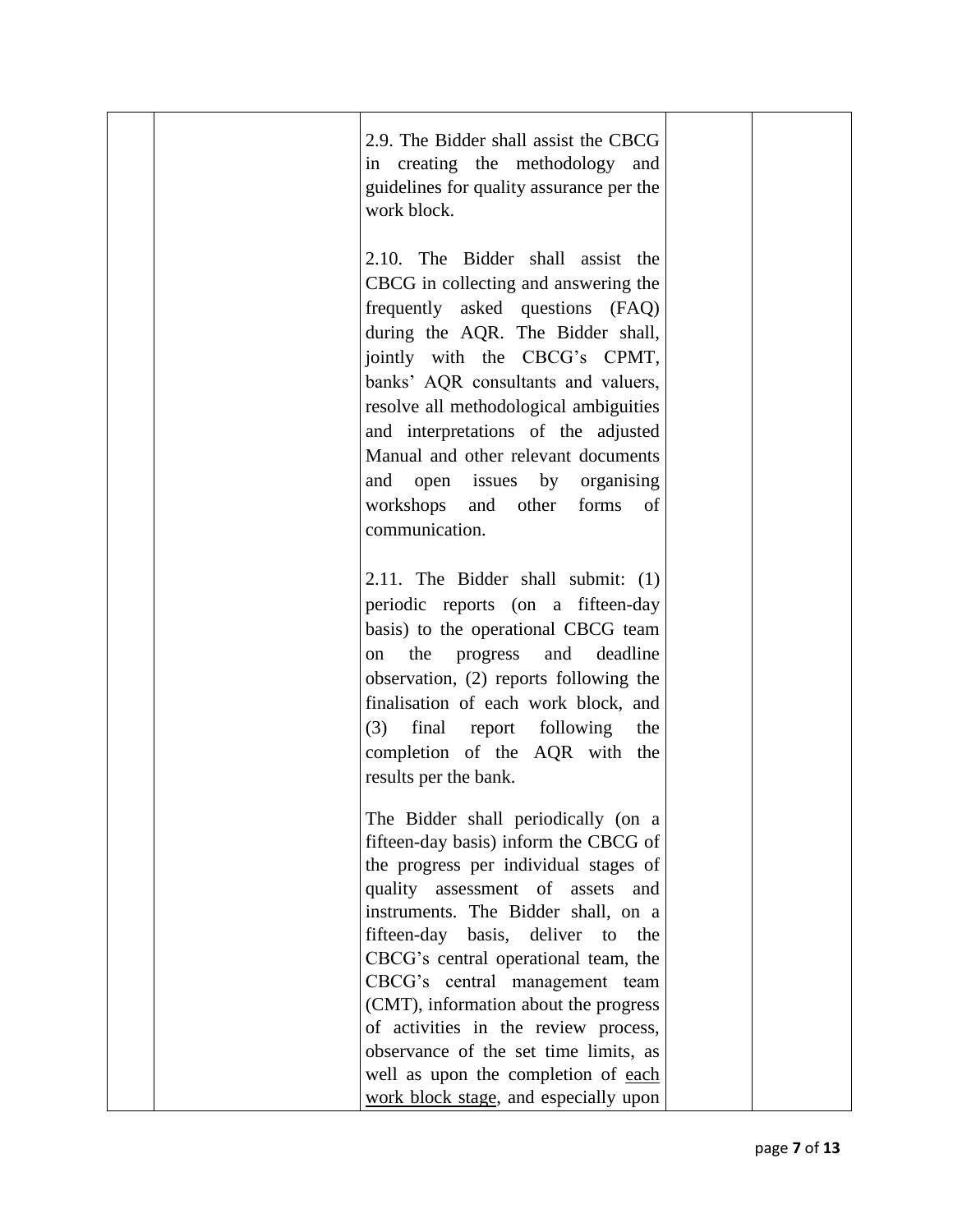| the completion of work blocks. All<br>periodic reports (on a fifteen-day<br>basis), as well as the reports per work<br>blocks that the Contracting Authority<br>shall deliver to the Bidder and that the<br>Bidder shall deliver to the Contracting<br>Authority may be in Montenegrin or in<br>English language.<br>All periodic reports (on a fifteen-day<br>basis) and, ultimately, the final report<br>must be submitted to the CBCG as |  |
|---------------------------------------------------------------------------------------------------------------------------------------------------------------------------------------------------------------------------------------------------------------------------------------------------------------------------------------------------------------------------------------------------------------------------------------------|--|
| draft versions to be commented on<br>prior to the compilation of the final<br>report.                                                                                                                                                                                                                                                                                                                                                       |  |
| Reports following the completion of<br>each work block that are submitted by<br>bidders should include the following<br>components:                                                                                                                                                                                                                                                                                                         |  |
| Introduction and context;<br>$\bullet$                                                                                                                                                                                                                                                                                                                                                                                                      |  |
| Scope of work and purpose of the<br>report;                                                                                                                                                                                                                                                                                                                                                                                                 |  |
| Main limitations of the analysis;<br>$\bullet$                                                                                                                                                                                                                                                                                                                                                                                              |  |
| Methodology<br>and<br>assumptions<br>used;                                                                                                                                                                                                                                                                                                                                                                                                  |  |
| Assessment and verification of the<br>asset quality assurance team                                                                                                                                                                                                                                                                                                                                                                          |  |
| 2.12. The Bidder shall organise and<br>coordinate the implementation of this<br>Project,<br>and<br>provide<br>expert<br>methodological support to the CBCG<br>and the independent external persons<br>in connection with the review, the<br>summing up of results and calculating<br>adjusted capital ratios for banks.                                                                                                                     |  |
| 2.13. The Bidder, jointly with the<br>CBCG, shall draw up a final report                                                                                                                                                                                                                                                                                                                                                                    |  |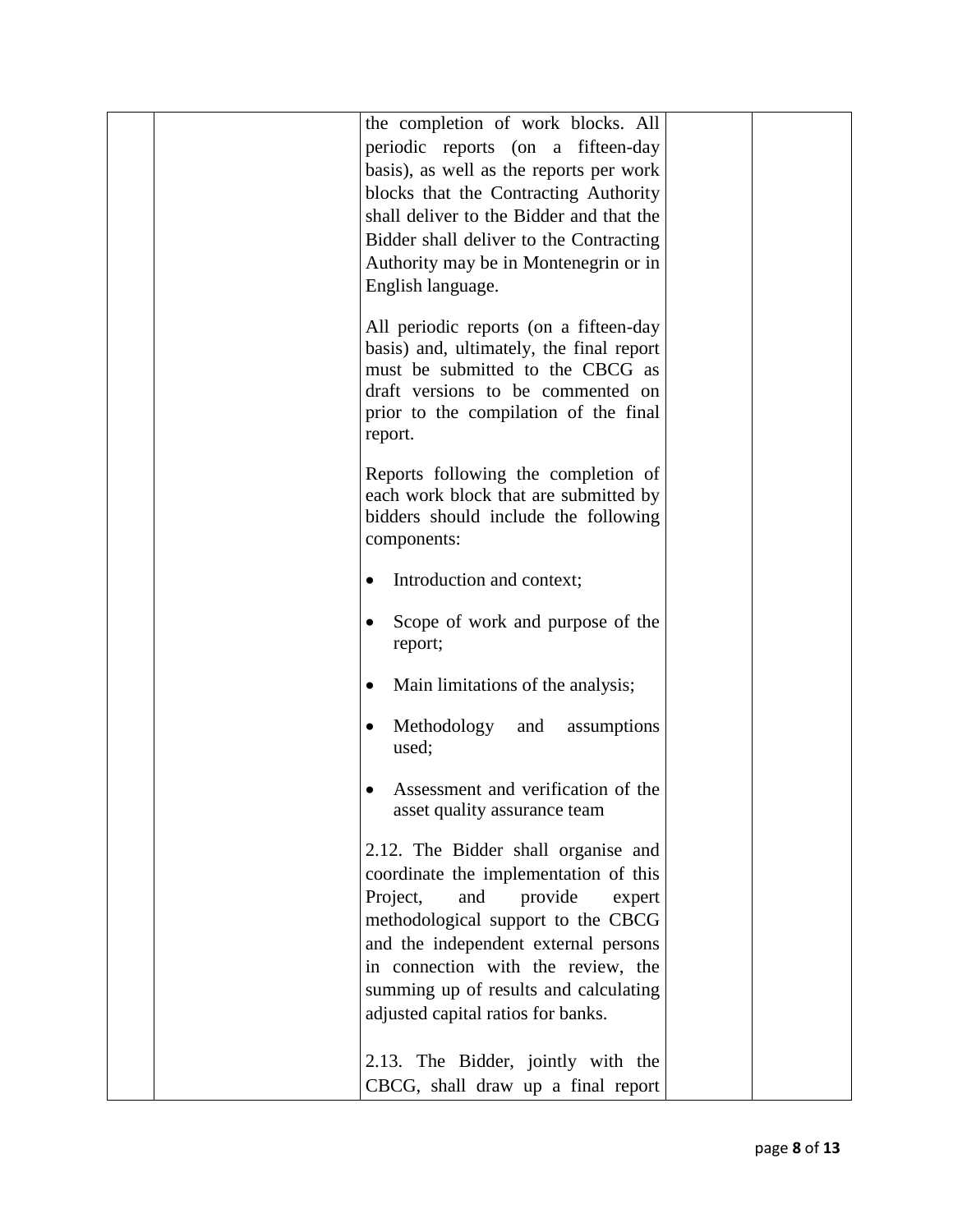| upon the completion of the AQR, and<br>shall develop a strategy for publication<br>of the results. The Bidder shall deliver<br>all final results and the entire AQR<br>report to the CBCG in Montenegrin as<br>well as in English language. |  |
|---------------------------------------------------------------------------------------------------------------------------------------------------------------------------------------------------------------------------------------------|--|
| 2.14. Contracting Authority<br>shall<br>provide the selected bidder with<br>workspace and supporting equipment<br>as well as with translators.                                                                                              |  |

## **Quality guarantees:**

As part of the bid, the Bidder shall submit a statement, thereby confirming that the following minimum professional requirements in terms of team qualifications are fulfilled:

• At least two project managers (General Project Sponsor and Operational Project Sponosr) of the team or teams sufficient for the implementation of each stage of the Project;

• The General Project Sponsor possesses academic and professional resources rated as "partner/director/principal" – who comes from the EMU Member State and who has the experience of participating in at least 2 AQRs as a team leader in the past 6 years considered from the date of filing of the bid.

• Operational Project Sponsor with the academic and professional resources rated as "principal/partner/director/senior manager", and has the experience of participating in 2 AQRs in the past 6 years considered from the date of filing of the bid.

• Experts (50% of the team comprised of experts) must have the experience of participating in at least 2 projects related to asset quality review in the past 6 years considered from the date of filing of the bid;

As part of the bid, the Bidder shall also submit the following statement:

 Any change in the team during the AQR can take place only after the Contracting Authority (CBCG) approves new persons in accordance with the requirements specified in these Tender documents.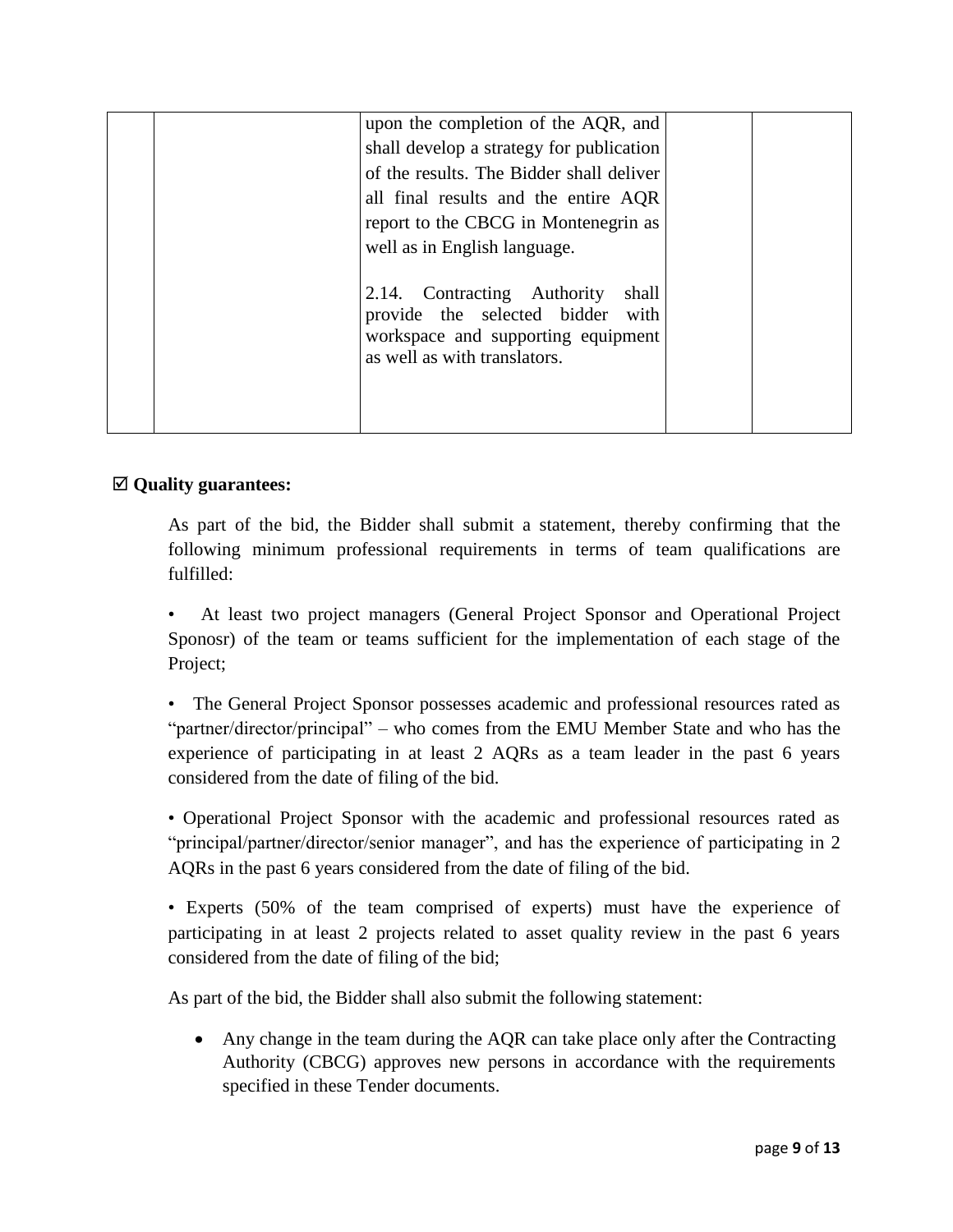- All team members shall sign a statement of confidentiality.
- During the Contract, the Bidder may not participate in AQR contracts with the banks subject to this review.
- The Bidder shall provide technical staff.

 $\boxtimes$  Other conditions:

### **- Documents to be included in the bid:**

- The Bidder shall present the conceptual framework for the execution of tasks mentioned in items 1 and 2 of Important characteristics of the subject matter of procurement in respect of quality, performance and/or dimensions within the Technical characteristics or specifications of the subject matter of public procurement, or bill of quantities (hereinafter: Technical characteristics), as well as a preliminary schedule of individual phases of work and activities included therein.
- Each stage of the project referred to in items 1 and 2 of the Technical characteristics is accompanied by an estimate of the work schedule - the number of working days/hours per provider of services required to perform the appropriate workload in stages as well as an estimate of related costs.
- Each Bidder is required to present their activities and capabilities. The presentation shall include, as a minimum, a description of the structure of the company, the types of activities performed, and list of similar projects undertaken by the company over the last three years, considered from the date of filing of the bid.
- The Bidder shall provide detailed information on the extent to which it knows the market in Montenegro, both previous and current situation in this market. The presentation must contain information on the knowledge of the Montenegrin regulatory framework in the area of banking supervision as well as the banking system of Montenegro.
- If the company is operating in Montenegro, a description of its past and present activities in the Montenegrin market shall be provided.
- Each bidder is required to present their team, with whom they intend to perform the asset quality review. It is necessary to indicate the number of staff to be permanently engaged in the implementation of the Contract, how many of them with high qualifications, and what type of experience the team members have in working on similar projects. Information on the qualifications and expertise of each team member (CV), including evidence of compliance with the criteria from performance guarantees, as well as the specific tasks to be carried out in accordance with the requirements of items 1 and 2 of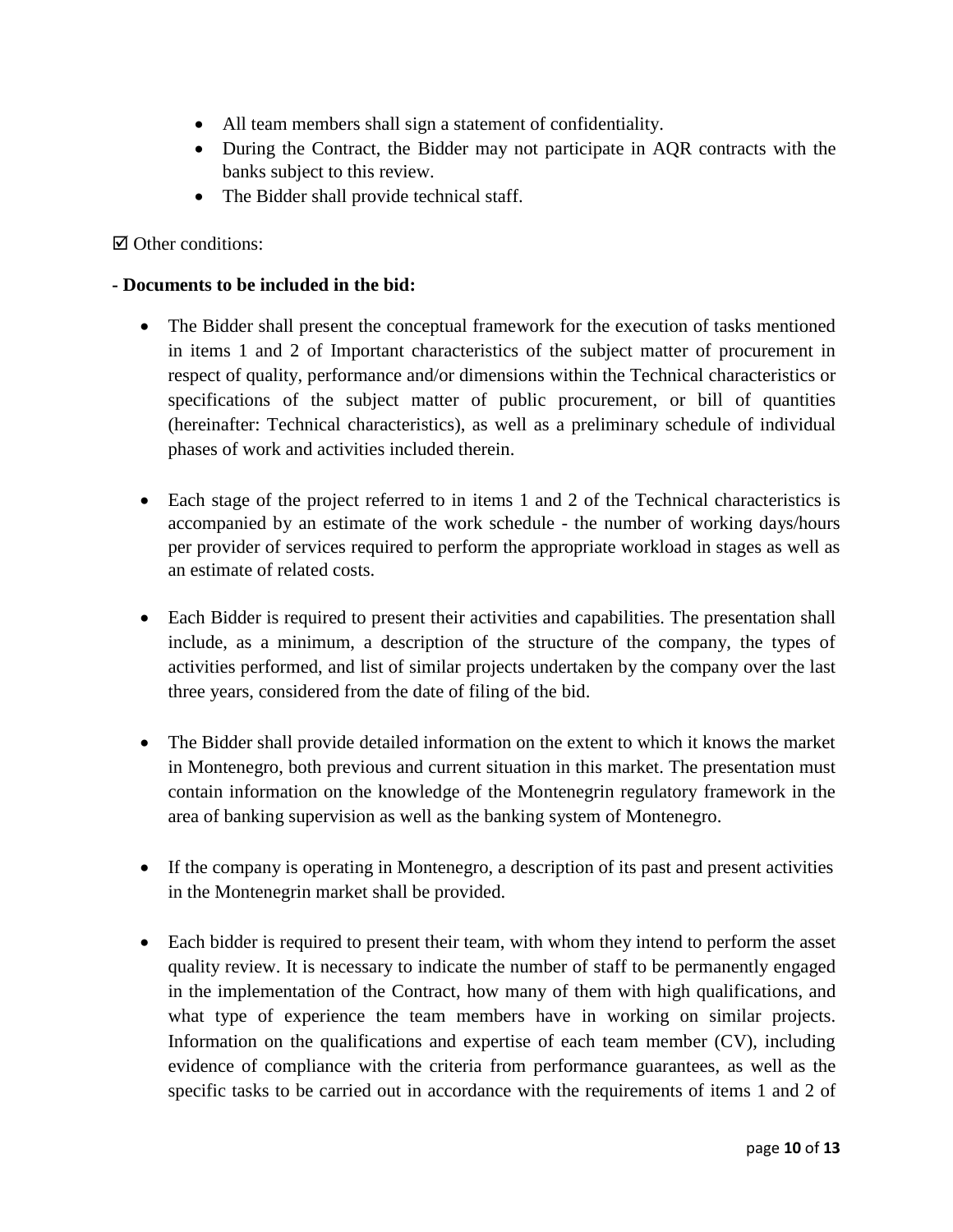Technical characteristics, must be provided.

- If an additional number of experts is required for the implementation of the project, the Bidder must also provide information about these experts.
- A statement on the methodology containing information on how the Bidder will ensure the implementation of the planned project, as well as a description of the procedure and capacities that will be available for the implementation of quality assurance.
- If there is a partial conflict of interest in accordance with the conditions described in these Tender documents, it should be explained as well as remedial actions to neutralize such conflict of interest.
- Clarify the methods and instruments that will be used to ensure the confidentiality of information.
- Bidder's statement that the prepared manual, methodology and templates shall remain solely in the CBCG's ownership and may not be disposed of or used without the consent from the CBCG.

### **- Schedule with precisely determined deadlines in the form of a statement:**

Statement of the Bidder that the work on organising the asset quality review, the current Project management and data analysis shall be organised so that the final results of the asset quality review are made available no later than 30 November 2020 and the final report is available to the CBCG by 31 December 2020.

#### **- Conflict of interest in line with the standards prescribed by the ECB:**

In order to ensure the highest transparency standards of the AQR implementation process, the CBCG **shall not consider** the bids from potential bidder that are in **absolute conflict of interest** with the CBCG. Bidders in absolute conflict of interest shall be:

- a. Bidders who provided external auditing services to the CBCG for 2018 and 2019.
- b. Bidders in absolute conflict of interest with the CBCG based on their internal documents and rules regarding conflict of interest.
- c. Bidder, its subsidiaries or affiliates involved in any cause of incompatibility or exemption in accordance with professional deontological codes.

The Contracting Authority will consider the bids from a Bidder in partial conflict of interest with the CBCG. Partial conflict of interest with the CBCG shall constitute:

a. The Bidder, its subsidiaries or affiliates, which have had, or had a business relationship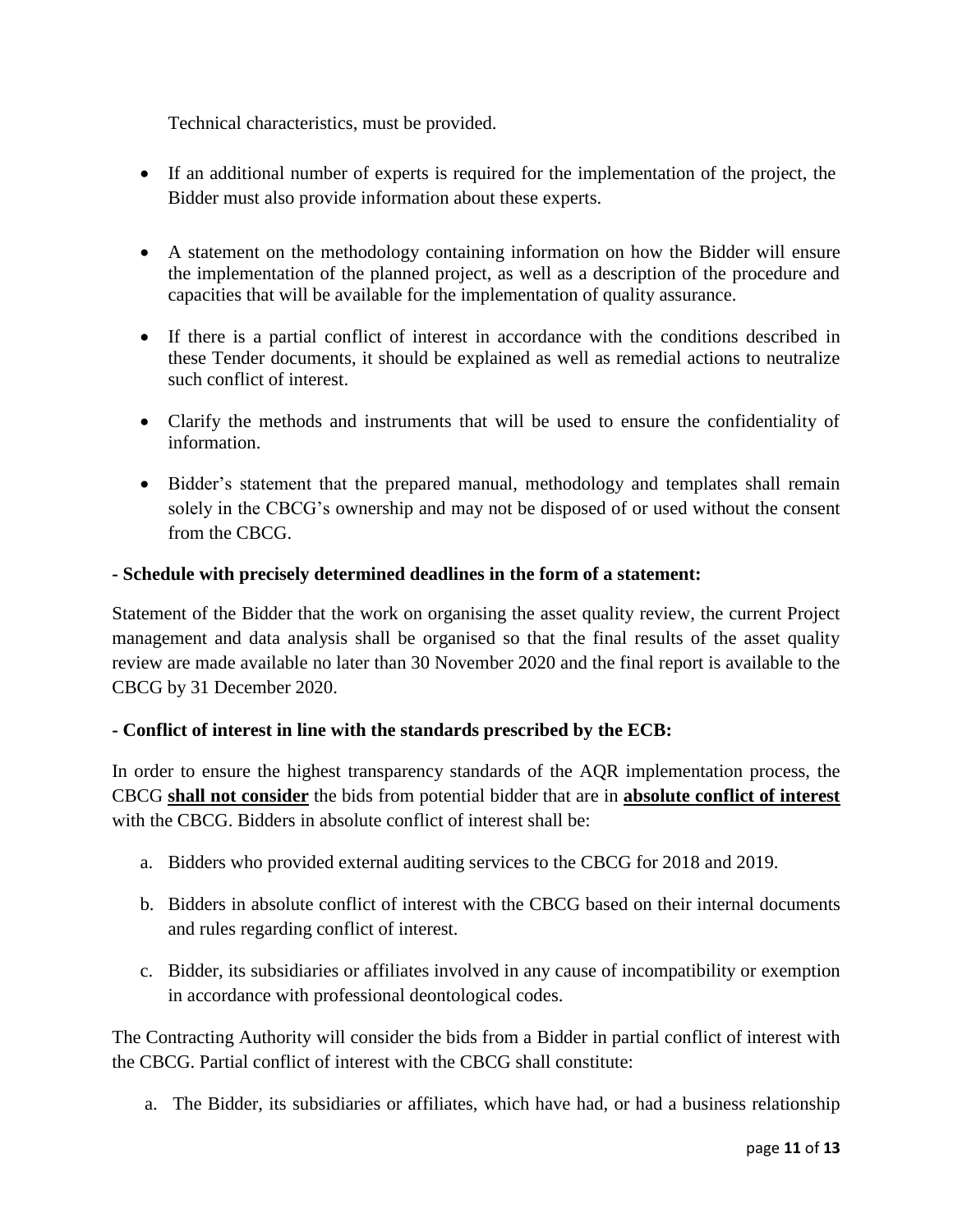with the CBCG during the previous two financial years (2018 and 2019), that did not refer to the provision of external audit services of the CBCG or parts thereof.

- b. The Bidder, its subsidiaries or affiliates involved in any cause of partial incompatibility or exemption in accordance with professional deontological codes.
- c. The Bidder who considers that a cause of partial conflict of interest applies, in line with its internal codes and ethics.
- d. An individual member of the team proposed for this engagement is held in any of the causes of conflict interest, either absolute or partial, acting as an individual or as a part of the team under the on-going professional relationship with the bidder or past professional relationships with other service providers to the CBCG during 2018 and 2019.

In order to avoid conflicts of interest, bidders are required to submit, at least, the following information:

- A list of the engagements with which the bidder has conflicts of interest, either absolute or partial, according to any of the causes described above. This list should contain enough detail about the nature, scope, parties involved and timeframe of the mandate.
- A description of how the bidder intends to neutralise existing partial conflicts of interest, considering alternatives such as those included in the following illustrative and nonexhaustive list:
	- o Ensure that there are strict obstacles to the flow of information ("Chinese walls") around the execution team;
	- o Give the CBCG the option to refuse individual members of the team based on their past professional relationships with the bank;
	- o Ensure the highest confidentiality standards.
- A description of how bidder plans to avoid potential conflicts of interests arising during the timeframe of this mandate (AQR), at least until the results of the AQR are put into the public domain. The following illustrative and non-exhaustive list includes some of the options that could be considered:
	- Routine conflict of interest checks:
	- Establish internal control process to ensure that upcoming engagements are not conflicted with this one;
	- Inform the CBCG promptly if any new conflict of interest emerges and agree with the CBCG about the following course of action;
	- Restrict the nature and scope of upcoming engagements during the timeframe of this mandate;